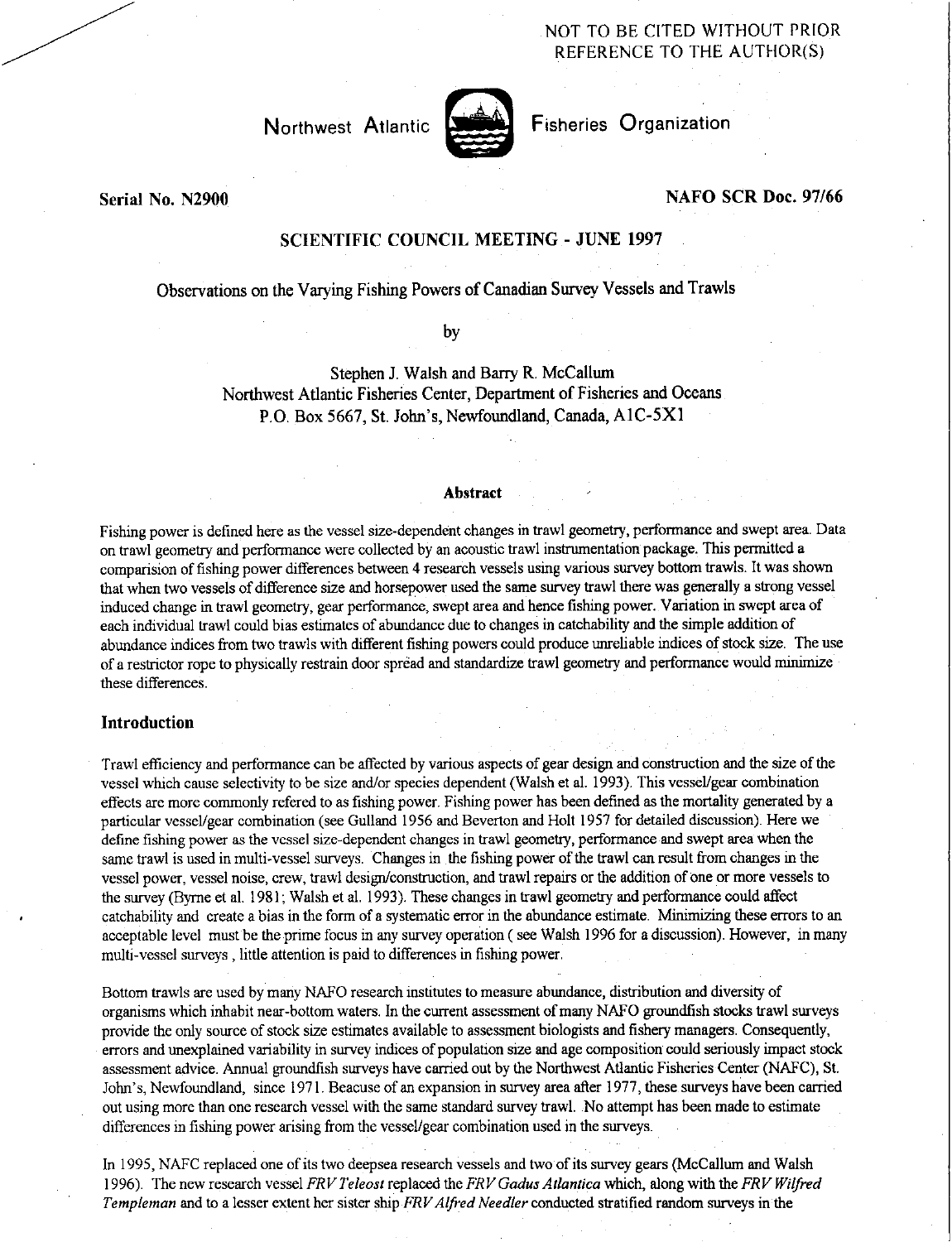Canadian and NAFO zones. This change in research vessel was accompanied by replacing the standard bottom trawls used in the spring and fall surveys (Engel 145 high lift otter trawl) and the juvenile groundfish surveys (Yankee 41 shrimp trawl) with the Campelen 1800 shrimp trawl (McCallum and Walsh 1996).

 $\mathbf{E} \left[ \begin{matrix} 1 \\ 0 \end{matrix} \right]$ 

Comparative fishing experiments were carried out in 1995 to derive factors by which survey catches prior to 1995, carried out by the *Gadus Atlantica* with the Engel trawl could be converted to values equivalent to what would be obtained by the *Teleost* with the Campelen (see Warren 1996). In 1996, comparative fishing experiments were carried out to derive factors by which survey catches prior to 1996, carried out by the *Wilfred Templeman* with the Engel trawl could be converted to values equivalent to what would be obtained with the Campelen trawl. This latter comparative experiments involved the use of the *FRV Alfred Needler,* the sister ship of the *Wilfred Templeman* (see Warren et al. 1997). In the latter case it is assumed that there should be no difference in fishing power between the *Needler* and *Templeman.* 

This paper examines fishing power as measured by differences in trawl geometry of survey trawls onboard different research vessels at NAFC. It will encoporate data from engineering sea trials, regular surveys and comparative fishing experiments.

# Materials and Methods

#### *Survey Trawls*

The Campelen 1800 shrimp trawl is a four panel design with cut-away lower wings and is rigged with two 40 m bridles and a 24 m middle bridle. The trawl is spread with 1400 kg,  $4.3$  m<sup>2</sup> Morgere Polyvalent trawl doors. The 35.6 m long rockhopper footrope is constructed of 355 mm diameter rubber disks spaced evenly apart with rubber and/or iron spacers, 178 mm and 200 mm long respectively. The trawl body is made of 4.0, 3.0 and 2.0 mm diameter polyethylene twine with mesh sizes (knot centre) varying from 80 mm in the wings and 60 mm in the square and first bellies to 44 nun in the second and third bellies, extension and codend . A 7.0 m long knotless nylon liner of 12.7 mm mesh size is attached to the inside of the extension and codend (see McCallum & Walsh, 1996).

The Engel 145 is a two panel trawl constructed of 180 mm mesh (kc) in the wings and square, 150 mm in the 1st and 2nd bellies and 130 mm in the last belly, extension and codend . All panels are made of 4.0 mm polyethelyene twine with the exception of the codend and extension which is made of 6.0 mm nylon. A 30 mm liner is attached to the inside of the codend. The upper and lower bridles are 50 m long and the middle bridle is 43.75 m long. Unlike the Campelen's rockhopper footrope the Engel uses a 44.2 m footrope composed of 25 steel bobbins varying in size from 53 mm, 46 mm and 36 mm and 4 rubber rollers. Trawl doors are the Morgere Polyvalent type weighting 1250 kg with a surface area of  $3.8 \text{ m}^2$ .

# *Engineering Seatrials*

Gear performance data was collected during dedicated engineering seatrials on the *Gadus Atlantica* and *Wilfred Templeman* over the period 1990-92. Each vessel's own version of the Engel 145 hi-lift otter trawl was equipped with SCANMAR instrumentation to measure doorspread, wingspread, opening and trawl depth. Vessel speed was measured using a Doppler speed log. Experimental stations were choosen to approximate those fished during a regular groundfish survey. At each station tows were made using the standard survey towing speed of 3.5 kts: one to the north and a reciprocal tow to the south. Warp ratios were selected using the standard survey warp ratio protocol for each vessel. Once full bottom contact was determining using SCANMAR a 5-10 minute stabalization period was allowed for followed by a 10 minute tow. All data was recorded on SEATRAWL at 15 second intervals. The codend was left open for all tows.

### *Groundfuh Surveys (prior to 1994)*

Prior to 1994 Groundfish surveys were undertaked by the *Gadus Atlantica* and *Wilfred Templeman* using their own versions of the Engel 145 Hi-Lift trawl. Each survey trawl was fitted with SCANMAR instrumentation to determine doorspread, wingspread, opening and trawl depth. Gear performance data was logged at 15 second intervals using SEATRAWL a customized software package. Unlike latter surveys with the Campelen SCANMAR was used in a strictly passive manner with fishing staff forbidden to alter survey protocol based on this information. The *Templeman*  used undocumented warp ratios of 3:1 in all depths less than 500 m decreasing somewhat proportionately to 2:1 at 1000 m. The survey tow was 30 minutes long timed from the moment shooting stopped ie. winchs blocked. The standard towing speed of 3.5 kts was determined using a Doppler speed log. Tow heading was generally in the direction of the next fishing station.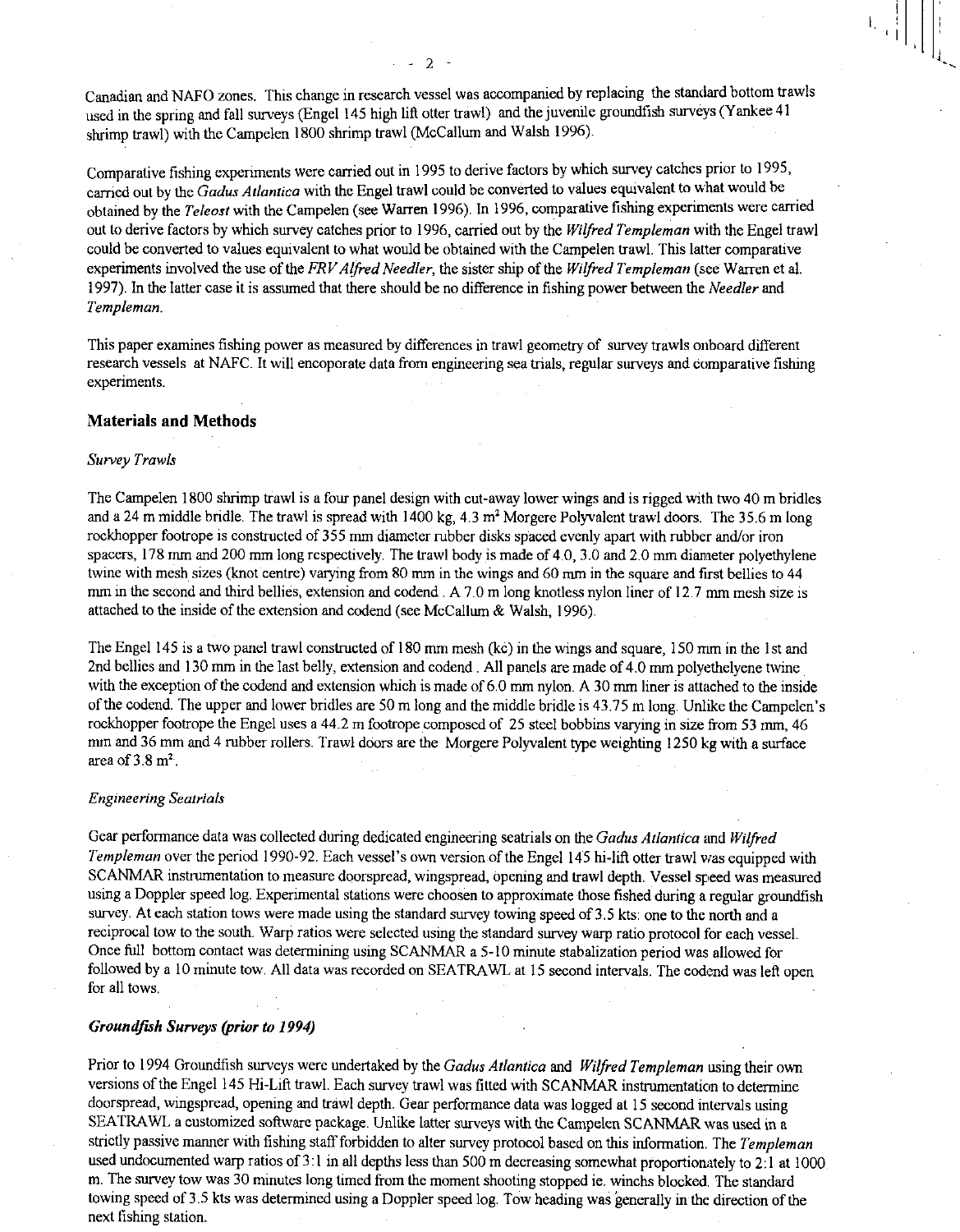### *Comparative Fishing*

During 1996 the NAFC undertook a comparative fishing experiment to determine the differences in catchability between the Engel 145 *(Templeman* version) and the Campelen 1800. The *Wilfred Templeman* fished the Campelen while the *Alfred Needier* fished the Engel 145 side by side at each station. The standard groundfish survey protocol was used with the Engel 145 while a new protocol was adopted for the Campelen trawl as follows: tow speed using GPS was standardized to 3.0 kts and tow duration was set at 15 minutes Tow duration began the moment the trawl touched bottom to lift-off, both being determined using a combination of the SCANMAR depth and height sensors. GPS vessel speed was also logged by hand at 3 minute intervals by bridge staff. Acoustic noise is edited from the data in post mission processing by the application of range checks of: 0-1200 m for depth, 0-85 m for door spread, 0-30 m for wing spread, 0-35 m for opening and 0-50 m for clearance. Filters are also applied to remove noise spikes and smoothing duplicates generated by SCANMAR software.

### *Trawl Standardization*

Prior to the beginning of each survey leg and after any major damage the survey trawls are measured using the NAFC Survey Trawl Checklist ( McCallum & Walsh, 1995 ). Trawls not conforming to specification are repaired prior to the next fishing *set.* 

$$
\sin\Theta = \frac{1/2(ds - ws)}{bl}
$$

*Bridle angles* (e) for each Campelen trawl used onboard all three research vessels were calculated using the following equation:where ds is the door spread, ws is the wing spread and bl is the bridle length (sum of the sweep wire + lower bridle + door leg extensions).

#### Results

#### Survey Trawls

Table 1 shows a *comparison of* the trawl parameters derived for the old standard trawl , Engel 145 Hi-Lift otter trawl, as used onboard the research vessels, *Gadus Atlantica* and *Wilfred Templeman-Alfred Needier* and the new standard trawl, the Campelen 1800 shrimp trawl now used by the *Wilfred Templeman* and *Teleost* and occasionally the *Alfred Needier.*  Although the Engel trawl is a physically larger trawl when compared to the Campelen trawl many of the geometry parameters are also influenced by differences in trawl door size and the length of sweeps/bridles.

Table 2 shows a comparison of trawl geometry measured during groundfish surveys with the Campelen trawl in 1995 and 1996. In both 1995 and 1996, there is a difference in trawl geometry at comparable depths when this trawl is used onboard the Teleost (vessel length of 63 rn) and W. *Templeman (vessel* length of 50m) due to differences in vessel size and propulsion. Table 3 shows that this difference is significant (p<0.5) for door spread and opening but not wingspread. Both table 2 and 3 show that between years there is very little difference in geometry of the Campelen trawl within each vessel category.

Table 4 shows that this vessel created difference is also evident in the comparison of the old standard trawl, Engel 145 hi-lift otter trawl, used onboard the larger vessel, *Gadus Atlantica* (vessel length of 74m) , and the smaller W *Templeman* over comparable depths. Although it is suspected that some of these differences were also related to the unregulated diferences in rigging the standard trawl.

In 1996 the *Alfred Needler*, sister ship to the W. Templeman, conducted a portion of the fall groundfish survey using the Campelen 1800 shrimp trawl. Table 2 shows that at comparable depths and towing speeds (GPS), there is a difference in trawl geometry of the trawl used by the sister ships. From Table 3 we see that there was a significant difference in door spread, wing spread and trawl opening (p<0.5) of the Campelen trawl as measured in the *Needier* and *Templeman*  data at comparable depths. Table 5 shows the summary statistics for the Engel 145 hi-lift otter trawl used on board the *Needier* and *Templeman* at comparable depths. Here there was little differences in trawl geometry.

Since bridle angles are a function of door spread and wing spread differences between trawl/vessel combinations will have an effect on bridle angle and hence the fish herding behaviour by the trawl.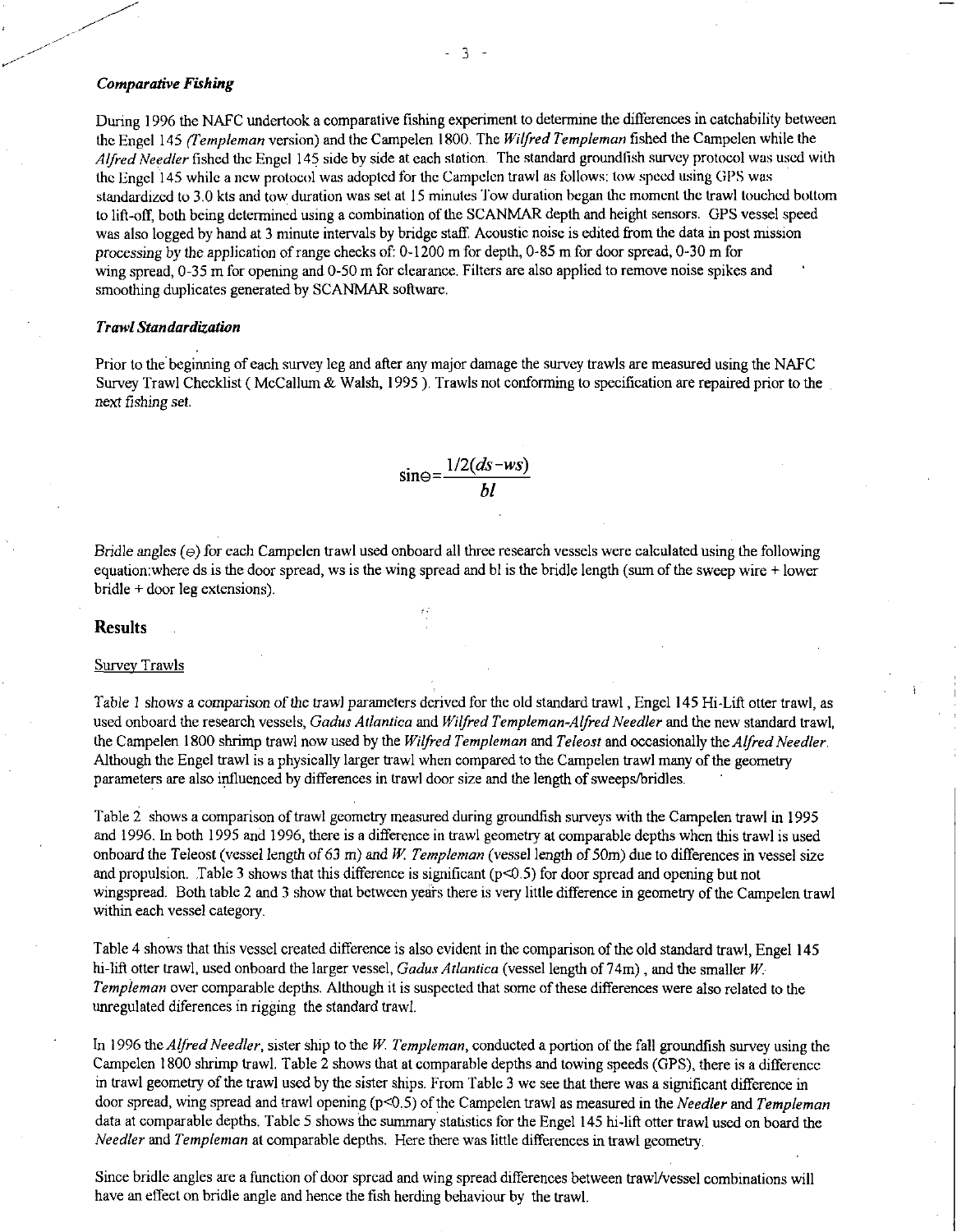# **Discussion**

Differences in vessel size and hence fishing power had an obvious effect on the geometry of the NAFC bottom trawls and these differences will increase with depth as seen in the *Templeman* and *Teleost* comparisons. The differences in geometry of the Campelen trawl onboard the sister ships, *Needier and Templeman,* measured in 1996 is difficult to explain and was totally unexpected. Since these vessels were built in the early 1980's, differences in vessel characteristics have occurred: 1) *Needler* had its main propulsion system changed in 1993 and its output is 400 Hp higher than the *Templeman;* 2) the *Needier* uses 28.6 mm diameter (and hence heavier) main trawl warps and the *Templeman* uses lighter 25.4 mm diameter trawl warps and 3)only *theTempleman* has been outfitted with ice davits. However, these vessel' differences existed in the comparison of the Engel survey trawl with no obvious effect The differences in the Campelen trawl geometry between the two sister ships are without any clear explanation. It is obvious that the Needier' s trawl was underspread . Normally underspread trawls are result from rigging problems, slow vessel speeds or heavy bottom currents, however, at the time of the survey such differences were not apparent. It is strongly recommended that prior to using the A. Needier with the Campelen in future NAFC surveys that engineering sea trials dedicated to measuring trawl geometry and performance must take place to determine if the measurements reported here are real or not. Direct addition of Campelen catches from the Needier with the Templeman could seriously bias stock estimates.

These analysis serves to illustrate that fishing power, i.e vessel-trawl differences, can exist when more than one vessel is employed in groundfish surveys. Differences in trawl geometry will affect catchability due to differences in bridle angles, the herding behaviour of the trawl doors, sweeps and sand clouds ( Carrothers 1981; Byrne et al. 1981). The fact that there was no year to year difference in geometry parameters calculated for the Templeman and Teleost, separately, illustrates that the strict standardization procedures enforced at NAFC and the use of SCANMAR acoustic trawl monitoring sytem (McCallum and Walsh 1995). However, it does imply that catchability may be different for both trawls and that abundance indices derived from both vessels may not directly be added together without reducing the reliability of the

In calculating swept area estimates, it is common to fixed wing spread and tow duration to some derived values. Present day instrumentation allow researchers to measure wing spread and tow duration for each fishing haul and incoporate these values in their models. One of the main sources of variability in trawl swept area is depth dependent variation in wing spread/door spread and trawl opening (Godø and Engås 1989). This variability in trawl geometry and performance with depth can change from vessel to vessel. Because many surveys are either multi-vessel, multi-trawl surveys or both the analysis of fishing power and the development of conversion factors, where needed, is necessary in order to produce a standarized survey trawl CPUE. In the NAFC surveys the fishing power of the vessel/gear combination has yet to be measured.

One of the promising methods to minimize trawl width variation and hence standardized swept area estimates involves physically restricting door spread with a (restrictor) rope placed ahead of the trawl doors (Engas and Ona 1993; Walsh and McCallum 1996). One major advantage of the restrictor rope is that it may be used to standardize fishing power when two or more vessels use the same survey trawl in annual surveys and the second major advantage that itis simple, cheap and easy to use. Table 6 shows a comparison of geometry parameters from preliminary trials with this method using the Campelen trawl in alternate tow design and it is evident that the restrictor rope technique was successful in minmizing trawl width variation. As well it has been shown from the same data that there was little difference in length composition of trawl catches in a restricted trawl and unrestricted trawl, eg. in catches of yellowtail flounder, cod, plaice, skate, Greenland halibut and redfish (Walsh and McCallum 1996). By minimizing these differences in vessel power and depth-dependent variation in swept area, there should be no need for using conversion factors. Consequently, the

variance around average catch per tow (or biomass indices) should reflect primarily changes in abundance. Another advantage of the restrictor rope is that failure to reach the target reference door spread value during actual fishing operations in the survey would alert the fishing master that something was wrong with the gear. Further testing of the restrictor rope technique with the NAFC Campelen survey trawl is necessary to further refine the technique in very shallow water and along the shelf edge. It offers a promising alternative to derivation of fishing power coefficients.

*Acknowlegements:* We thank Mick Veitch and other technical staff at NAFC for assistance in Scanmar trawl monitoring work and data collection. We also acknowledge the help and cooperation of the various fishing masters and crews of the Gadus Atlantica, Teleost, Wifred Templeman and Alfred Needier.

 $\overline{4}$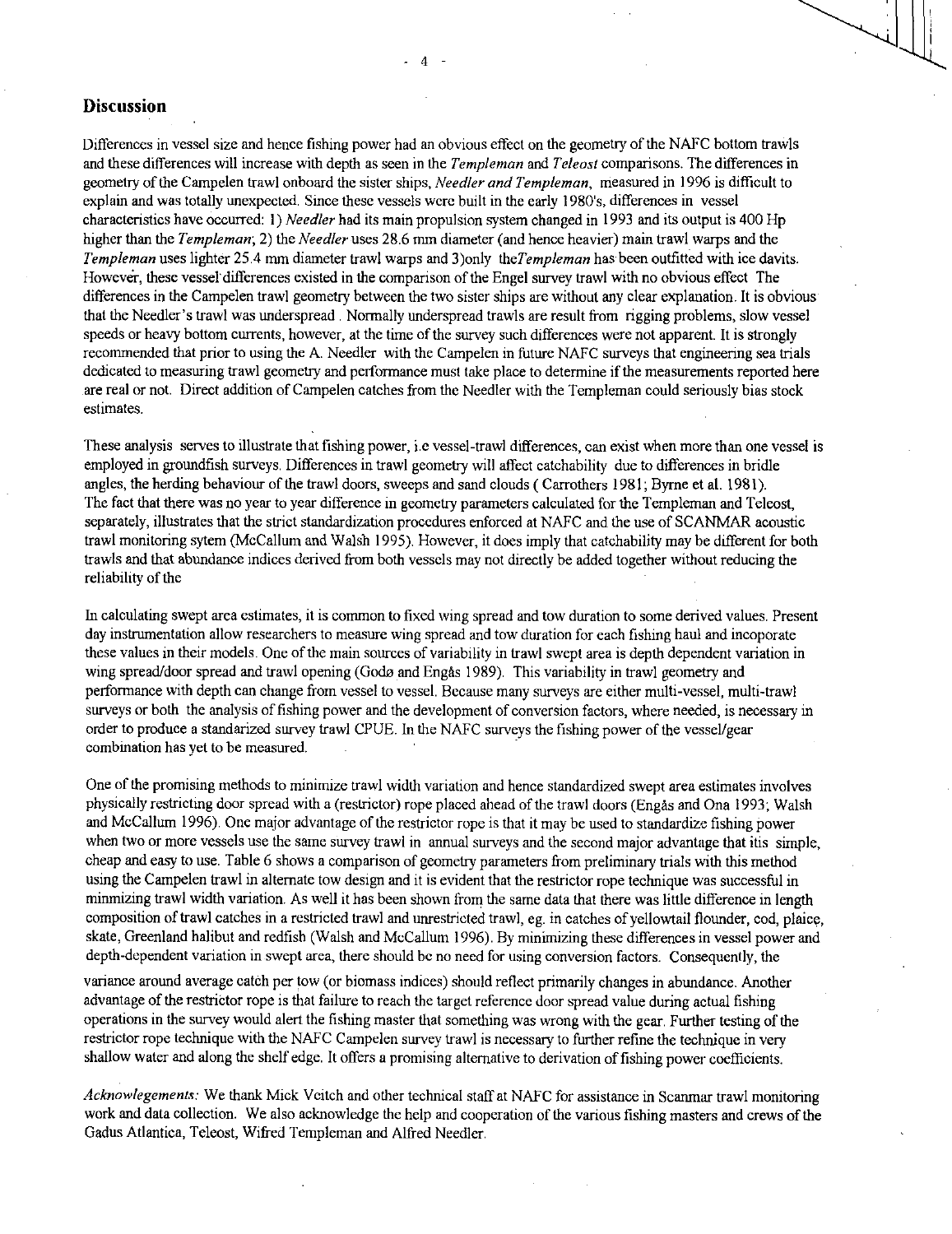# References

- Beverton, R. J.H and S.J. Holt 1957. Relative fishing power of vessels and standardization of commercial statistics of fishing effort. *In* On the Dynamics of Exploited Fish Populations. Minist.Agric. Food Fish Invest. Ser II, Vol. 19 533p
- Byrne, C.J., Azarovitz, T.R. and M.P. Sissenwine 1981. Factors affecting variability of research vessel trawl surveys. Can. Spec. Publ. Fish. Aquat. Sci. 58: 258-273
- Carrothers, P.J.G. 1981. Catch variability due to variations in groundfish otter trawl behaviour and possibilities to reduce it through instrumented fishing gear studies and improved fishing procedures. In: Bottom Trawl Surveys (eds. W.G. Doubleday and D. Rivard) Can. Spec. Publ. Fish. Aquat. Sci. 58, 247-257.
- Engas, A. and E. Ona 1993. Experiences using the constraint technique on bottom trawl doors. ICES C.M. 1993/B:18. 10p.
- Godø, O.R and A. Engas 1989. Swept area variation with depth and its influence on abundance indices of groundfish from trawl surveys. J. Northwest. Atl. Fish. Sci 9: 133-139
- Gulland, J.A. 1956. On the fishing effort in English demersal fisheries. Minist.Agric. Food Fish Invest. Ser. H Vol 20(5):41p
- McCallum, B.R. and S.J. Walsh. 1996. Groundfish survey trawls used at the Northwest Atlantic Fisheries Centre, 1971- present, NAFO SCR Doc., No. 50, Serial No. N2726, 18 p.
- McCallum, B.R. and S.J. Walsh. 1993. Survey trawl reference manual, Department of Fisheries and Oceans, Science Branch, St. John's, Newfoundland, 86 p.
- McCallum, B.R. and S.J. Walsh 1997. Performance of the Campelen 1800 survey trawl during the Northwest Atlantic Fisheries Centre 1995 and 1996 fall groundfish surveys, NWAFC Assessment Meeting, Working paper, 13 p.
- Walsh, S.J. 1996 Efficiency of bottom sampling trawls in deriving survey abundance indices. NAFO Sci. Coun.Studies, 28: 9-24p
- Walsh, S.J. and B.R. McCallum. MS 1995. Survey trawl mensuration using acoustic trawl instrumentation. ICES C.M. Doc., No. B:26, 20 pp.
- Walsh, S.J., and B.R. McCallum. MS 1996. Performance of the Campelen 1800 survey trawl during the Northwest Atlantic Fisheries Centre 1995 annual fall groundfish surveys, NAFO SCR Doc., No. 51, Serial No. N2727, 17 p.
- Walsh, S.J. and B.R. Callum 1996. Preliminary analysis of controlling the geometry of a bottom trawl using the restrictor rope technique: effect on trawl performance and catchability of groundfish. NAFO SCR Doc. 96/53:15p
- Walsh, S.J., P.A. Koeller and W.D. McKone 1993. Proceedings of the international workshop on survey trawl mensuration, Northwest Atlantic Fisheries Centre, St. John's, Newfoundland, March 18-19, 1991. Can Tech. Rep. Fish. Aquat. Sci. 1911: 114p.
- Warren, W. G. Report on the comparative fishing trial between the Gadus Atlantica and Teleost. NAFO SCR. Doc. 96/28:16p
- Warren, W., W. Brodie, D. Stansbury, S. Walsh, J. Morgan and D. Orr 1997. Analysis of the 1996 comparative fishing trial between the Alfred Needler with the Engel 145 trawl and the Wilfred Templeman with the Campelen 1800 trawl. NAFO SCR. Doc. 97/68:12p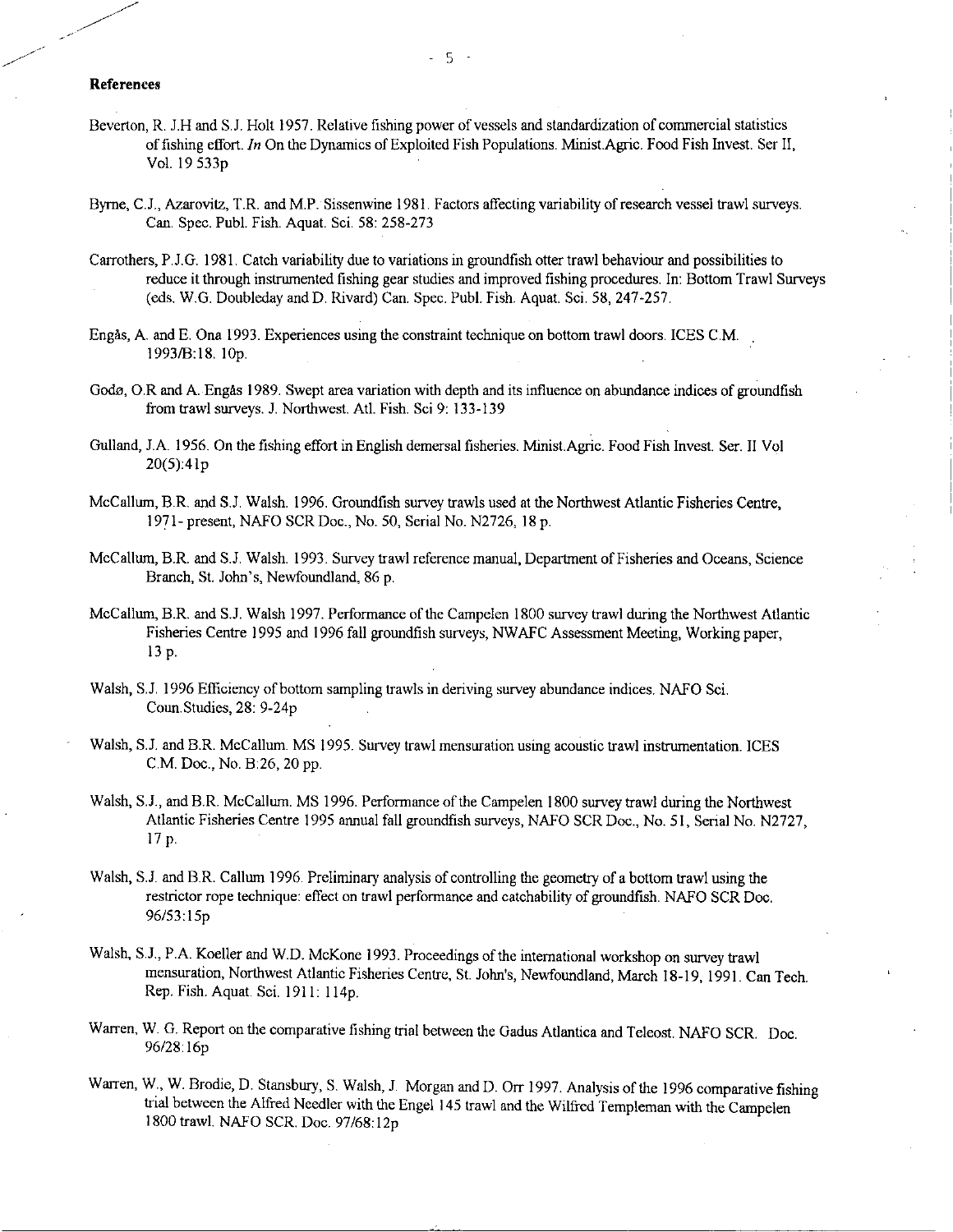| Parameter        | Engel 145<br>Hi-Lift Otter trawl | Campelen 1800<br>Shrimp trawl            |                                  |  |
|------------------|----------------------------------|------------------------------------------|----------------------------------|--|
|                  | Gadus Atlantica                  | Wilfred<br>Templeman<br>& Alfred Needler | Wilfred Templeman<br>& Teleost   |  |
| Doors            | 5.6m <sup>2</sup> /1400kg        | 3.8m <sup>-</sup> /1250kg                | 4.3m <sup>2</sup> /1400kg        |  |
| Sweeps (m)       | 17                               | 15.2                                     | 6.1                              |  |
| Bridles (m)      | 50                               | 50                                       | 40                               |  |
| Bouyancy (kg)    | 300                              | 283.5                                    | 226.5                            |  |
| Headline (m)     | 29.2                             | 29.2                                     | 29.5                             |  |
| Fishing Line (m) | 31.2                             | 31.2                                     | 19.5                             |  |
| Footgear         |                                  |                                          |                                  |  |
| Length (m)       | 44.2                             | 44.2                                     | 35.6                             |  |
| Material         | 27 Steel Bobbins                 | 25 Steel Bobbins & 4<br>Rubber Rollers   | 102 Rubber Disks<br>(Rockhopper) |  |
| Weight Air (kg)  | 3168.6                           | 2349.7                                   | 501.3                            |  |
| Size (dia/cm)    | 61/53/46/36                      | 53/46/36                                 | 35                               |  |
| Mesh Size (mm)   |                                  |                                          |                                  |  |
| Wings/Square     | 180                              | 180                                      | 80/60                            |  |
| Bellies          | 160                              | 150/130                                  | 60/44                            |  |
| Codend           | 160                              | 130                                      | 44                               |  |
| Liner            | 30                               | 30 <sub>1</sub>                          | 12.7                             |  |
| Material         | Nylon                            | Polyethelyene<br>Nylon Codend            | Polyethylene                     |  |
| Doorspread (m)   | 70-90                            | 60-75                                    | 45-55                            |  |
| Wing Spread (m)  | $18 - 25$                        | $17 - 22$                                | $15 - 17$                        |  |
| Opening (m)      | 36                               | $' 4-6$                                  | 4.5                              |  |
| Tow Speed (kts)  | 3,5                              | $3.5$ .                                  | 3.0                              |  |

Table I. *Comparision of* I awl parameters of the Engel 145 hi-lift otter traw (old standard survey trawl) and the Campelen 1800 shrimp trawl (new standard trawl) used in the annual spring and fall the Northwest Atlantic Fisheries Center (adapted from McCallum and Walsh 1996).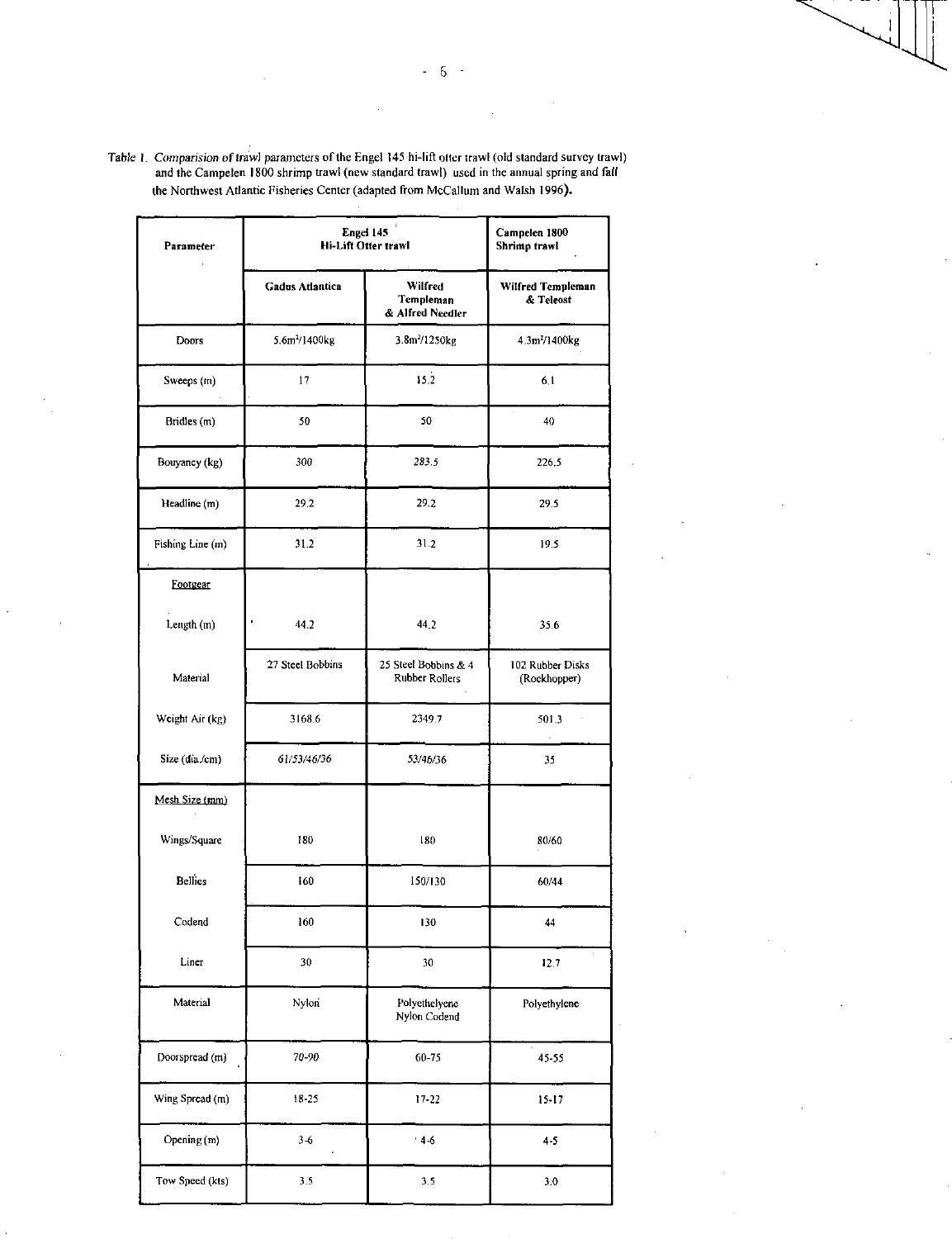Table 2 . Summary statistics of trawl geometry parameters for the Campelen 1800 shrimp trawl used by the R.V. Wilfred Templeman and R.V. Teleost during the 1995 and 1996 fall groundfish surveys. (Adopted from McCallum and Walsh 1997)

|                      | Survey | Variable            | No. Obs. | ×.    | CV (%)       | Min.       | Max.        |
|----------------------|--------|---------------------|----------|-------|--------------|------------|-------------|
| Templeman            | 1995   | Depth               | 169      | 285.4 |              |            |             |
|                      |        | Doors               | 169      | 48.8  | 13           | 16.1       | 56.4        |
|                      |        | Wings               | 167      | 17.1  | 9            | 12.5       | 22.8        |
|                      |        | Opening             | 161      | 4.4   | 13           | 3.5        | 7.6         |
|                      |        | <b>Bridle Angle</b> | 161      | 19.2  | 15           | 7.4        | 22.6        |
| Templeman            | 1996   | Depth               | 312      | 239   |              |            |             |
|                      |        | Doors               | 319      | 48.3  | 10.1         | 15.6       | 60.7        |
|                      |        | Wings               | 327      | 16.9  | 10.9         | 6.         | 23.6        |
|                      |        | Opening             | 312      | 4.7   | 14.6         | 2.5        | 11.7        |
|                      |        | Bridle Angle        | 249      | 18.6  | 2.2          | 0.52       | 23.7        |
| Needler              | 1996   | Depth               | 84       | 113.6 |              |            |             |
|                      |        | <b>Doors</b>        | 90       | 40.1  | 10.8         | 26.1       | 53.5        |
|                      |        | Wings               | 82       | 13    | 13.4         | 6.8        | 15.9        |
|                      |        | Opening             | 85       | 5.5   | 10.5         | 4.6        | 9.7         |
|                      |        | Bridle Angle        | 77       | 16.2  | 14.3         | 8.9.       | 25.4        |
| Teleost $(615 m)$    | 1995   | Depth               | 111      | 298.8 |              |            |             |
|                      |        | Doors               | 103      | 51.4  | 11           | 21.7       | 63.1        |
|                      |        | Wings               | 104      | 16.7  | 12           | 10.4       | 24.0        |
|                      |        | Opening             | 104      | 4.1   | 14           | 3.3        | 6.4         |
|                      |        | <b>Bridle Angle</b> | 94       | 20.5  | 12           | 6.0        | 26.1        |
| Teleost $($ <855 m)  | 1996   | Depth               | 300      | 336.6 |              |            |             |
|                      |        | Doors               | 295      | 51.3  | 9,5          | 21.6       | 64          |
|                      |        | Wings               | 259      | 16.5  | 8.3          | 11.6       | 24.9        |
|                      |        | Opening             | 288      | 4.6   | 13.3         | 1.9        | 6.7         |
|                      |        | <b>Bridle Angle</b> | 257      | 20.7  | 12.5         | 443        | 27.9        |
| Teleost (86 -1200 m) | 1995   | Depth               | 139      | 418.6 |              |            |             |
|                      |        | Doors               | 140      | 53.0  | 13           | 21.7       | 72.6        |
|                      |        | Wings               | 137      | 17.0  | 12           | 10.4       | 24.0        |
|                      |        | Opening             | 142      | 4.1   | 15           | 2.2        | 6.4         |
|                      |        | <b>Bridle Angle</b> | 126      | 21.5  | 15           | 6.6        | 31.8        |
| Teleost (86-1194 m)  | 1996   | Depth               | 396      | 426.2 |              |            |             |
|                      |        | Doors               | 338      | 52.3  | 10.3         | 21.6       | 65.2        |
|                      |        | Wings               | 292      | 16.6  | 8.4          | 11.6       | 24.9        |
|                      |        | Opening             | 332      | 4.2   |              |            |             |
|                      |        | <b>Bridle Angle</b> | 291      | 21.2  | 13.3<br>13.4 | 1.9<br>4.4 | 6.7<br>27.9 |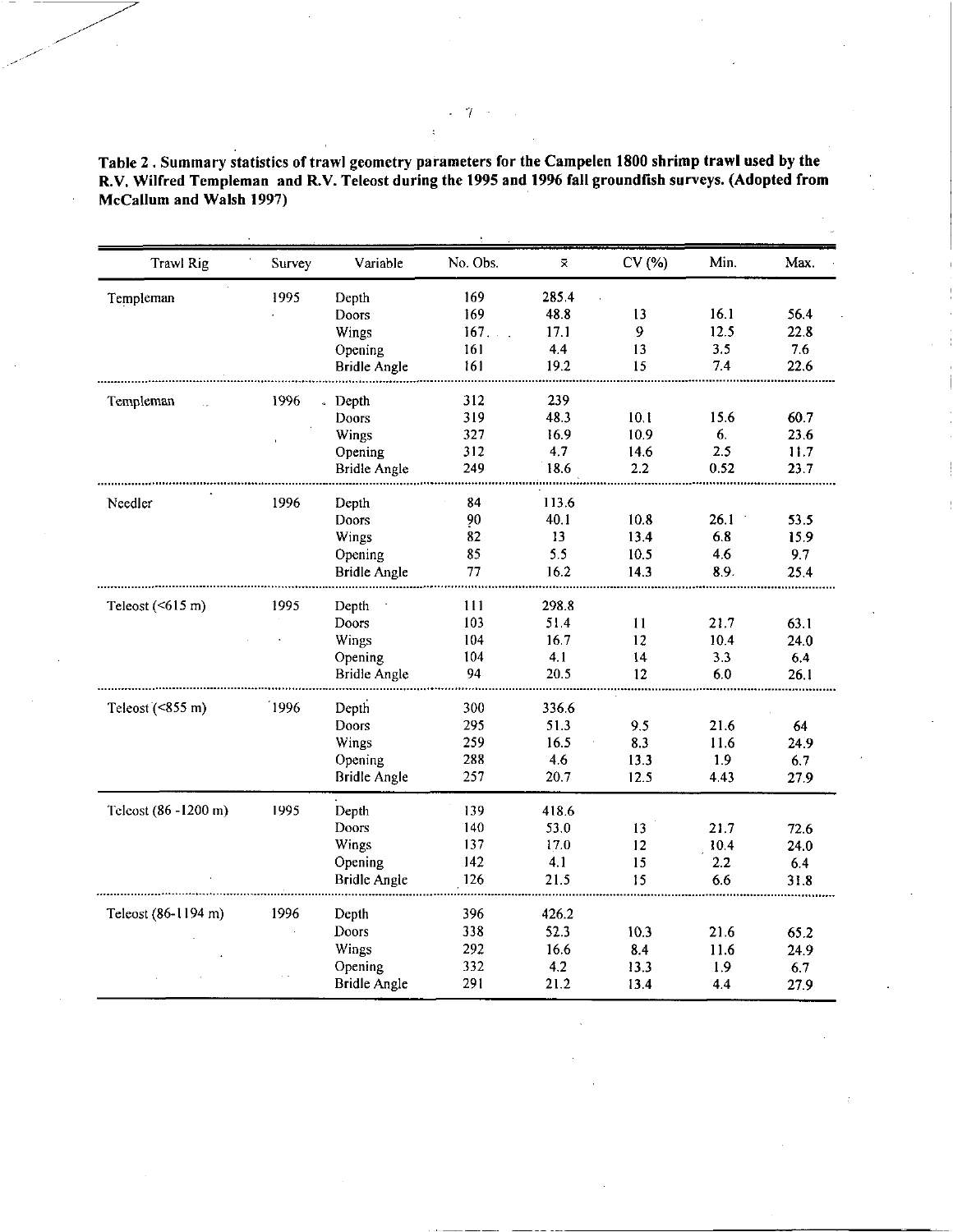Table 3 Results of the Kruskal-Wallis One Way Analysis of Variance of the Campelen geometry parameters measured during the 1995-96 fall surveys by the FRV's Wilfred templeman. Teleost and Alfred Needler. Pairwise comparisons are based on the Dunn method (McCallum and Walsh 1977).

| Parameter                                                                                                                                       | Comparison                                                                                                                          | Diff. Ranks                    | Q                        | P < 0.05                                       |  |
|-------------------------------------------------------------------------------------------------------------------------------------------------|-------------------------------------------------------------------------------------------------------------------------------------|--------------------------------|--------------------------|------------------------------------------------|--|
| Door spread                                                                                                                                     | Templeman(1995)/Templeman(1996)<br>Teleost (1995)/Teleost (1996)<br>Templeman(1996)/Teleost (1996)                                  | 52.1<br>12.9<br>129.0          | 14<br>0.3<br>3.2         | No.<br>No.<br><b>Yes</b>                       |  |
|                                                                                                                                                 | Needler (1996)/Templeman(1996)                                                                                                      | 165.2                          | 4.2                      | <b>Yes</b>                                     |  |
| Wing spread                                                                                                                                     | Templeman(1995)/Templeman(1996)<br>Teleost (1995)/Teleost (1996)<br>Templeman(1996)/Teleost(1996)<br>Needler (1996)/Templeman(1996) | 12.2<br>26.2<br>38.2<br>158.3  | 0.3<br>0.6<br>0.8<br>38  | No<br>N <sub>0</sub><br>N <sub>o</sub><br>Yes. |  |
| Opening<br>Templeman(1995)/Templeman(1996)<br>Teleost (1995)/Teleost (1996)<br>Templeman(1996)/Teleost (1996)<br>Needler (1996)/Templeman(1996) |                                                                                                                                     | 80.4<br>50.8<br>135.6<br>167.7 | 2.1<br>1.3<br>3.3<br>4.2 | No.<br>No.<br>Yes.<br><b>Yes</b>               |  |

Table 4. Summary statistics of trawl geometry parameters for the Engel 145 trawl used by the R.V. Wilfred Templeman in the fall of 1993 and R.V. Alfred Needler during the 1996 Engel 145/Campelen 1800 comparativefishing.

| Trawl Rig   | Survey | Variable            | No. Obs. | X     | CV   | Min. | Max. |
|-------------|--------|---------------------|----------|-------|------|------|------|
| Templeman   | 1993   | Depth               | 263      | 204.9 |      |      |      |
| (Engel 145) |        | Doors               | - 291    | 62.7  | 11.0 | 37.6 | 79.2 |
|             |        | Wings               | 234      | 18.4  | 14.5 | 8.6  | 278  |
|             |        | Opening             | 276      | 5.9   | 13.7 | 3.3  | 11.8 |
|             |        | <b>Bridle Angle</b> | 275      | 19.3  | 13.5 | 10.9 | 25.1 |
| Needler     | 1996   | Depth               | 148      | 182.9 |      |      |      |
| (Engel 145) |        | Doors               | 140      | 63.7  | 14.1 | 48.8 | 80.1 |
|             |        | Wings               | 125      | 17.7  | 12.4 | 11.5 | 25.6 |
|             |        | Opening             | 138      | 6.4   | 13.7 | 2.1  | 9.7  |
|             |        | Bridle Angle        | 122      | 17.1  | 14.4 | 14.3 | 26.3 |

 $-8$  $\overline{\phantom{a}}$ 

**Contractor**